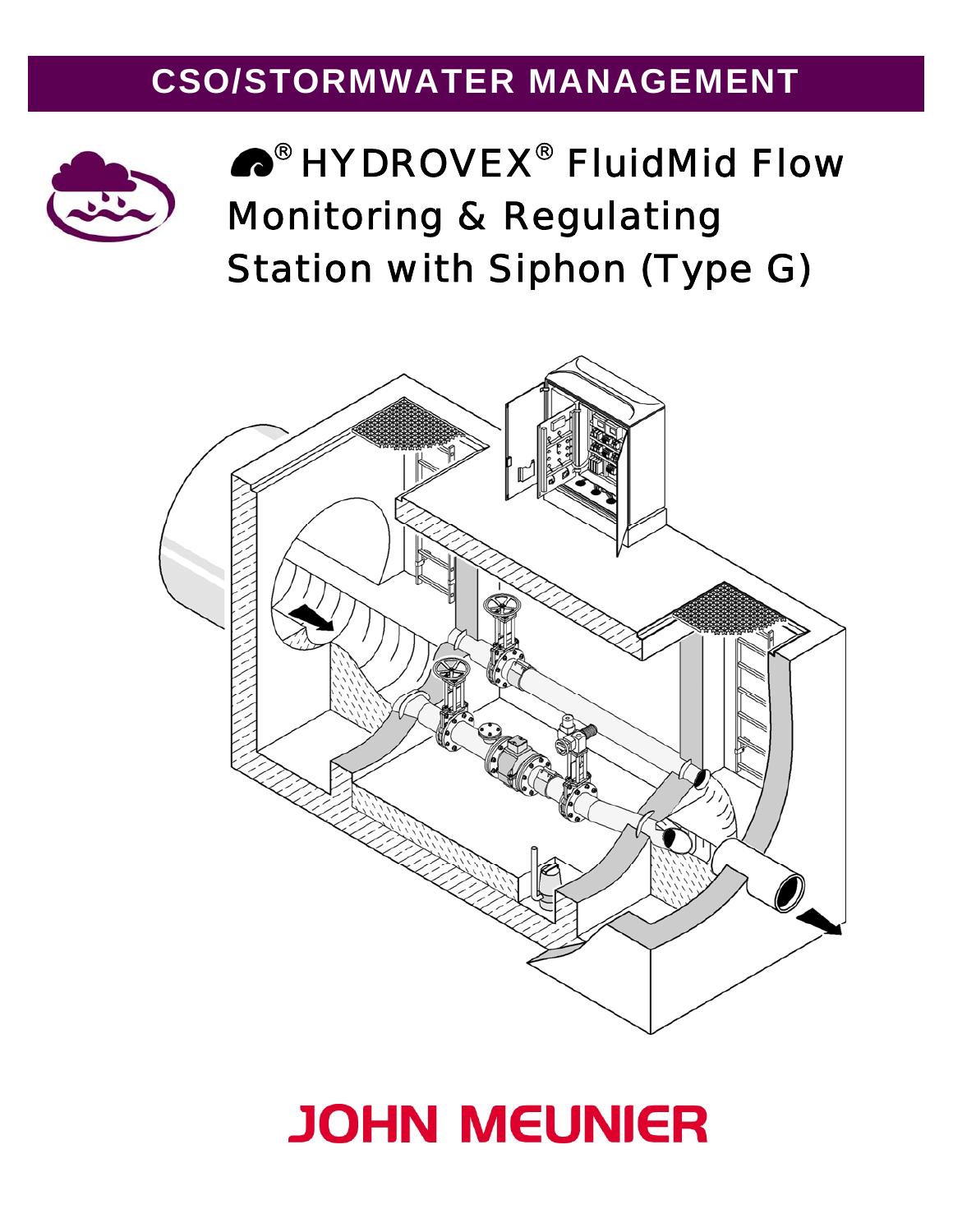# HYDROVEX® *FLUID*MID FLOW MONITORING & REGULATING STATION WITH SIPHON (TYPE G)

### **APPLICATION**

The **HYDROVEX®** *Fluid***MID** flow monitoring and regulating station with siphon **(Type G)** is made especially for wastewater applications. It operates with a traditional flow monitoring system and is designed with a siphon shaped pipe.

The *Fluid***MIDg** is particularly appropriate for precise and continuous flow monitoring, recording and regulating flows in sewer networks and at Wastewater Treatment Facilities. The *Fluid***MIDg** unit can be applied only to measure flows or to fully regulate the flow with a piloted knife gate valve.

Based on the high performances and proven reliability of this system, the *Fluid***MIDg** is particularly suited for large retention basins, for Equalization Tanks close to pumping stations or Wastewater Treatment Plants, for sewer system's Real Time Control, for billing flow contributions of satellite communities to a regional sewer system, for exact monitoring of flows of arriving or leaving Wastewater Treatment Plants, etc.

### **ADVANTAGES**

The hydraulic performances of the **HYDROVEX®** *Fluid***MIDg** flow regulator that uses a siphon-type pipe, were the subject of many a research and optimization efforts in a UFT laboratory, in Germany. The optimization goals were: smallest possible headloss in the system, use of the shortest sections of pipes for flow tranquillization, create a homogeneous profile for the flow pattern, build self-cleaning capacity, prevention of upstream air siphons reaching the pipe, lowest installed machine profile. The original laboratory test conclusions were subsequently confirmed by numerous successful references. The **HYDROVEX®** *Fluid***MIDg** flow monitoring and regulating stations have the following advantages:

- $\triangleright$  Uninterrupted flow monitoring, even during low flow conditions
- ¾ Precise flow monitoring provided by commercially available magnetic flowmeters
- $\triangleright$  Low installation profile
- $\triangleright$  Special inlet mouthpiece, causing low headloss and reducing nominal diameter and improving self cleaning
- $\triangleright$  Forced cleaning available for important deposition conditions
- $\triangleright$  Flow monitoring system covering all hydraulic conditions

# **OPERATION & INSTALLATION**

The operation principle of inductive flowmeters is based on Faraday's law of electromagnetic induction. When a water flow passes in the monitoring pipe subject to a perpendicular magnetic field, an electric current is induced between two electrodes located opposite one another in the inner wall of the pipe. This tension is proportional to the flow rate in the central portion of the pipe.



#### **Measuring tube with motorized valve and pumps:**

- **1** Magnetic flowmeter
- **2** Pipe, stilling length
- **3** Manual valve
- **4** Incoming mouthpiece
- **5** Self adjusting collar for unit dismantling
- **6** Motor piloted valve to regulate the flow
- **7** Angled siphon pipe
- **8** Bypass pipe and wall thimble
- **9** Bypass valve
- **10** Dismantling collar on bypass
- **11** Bypass extension pipe
- **12** Pressure head recorder (optional) or cleaning orifice
- **13** Booster pump (optional)
- **14** Above-ground control panel
- **15** PLC system, monitoring, recording and instrument adjustments
- **16** Sump pump

*Figure 1: Parts of a Hydrovex*® *FluidMID Flow Monitoring and regulating station with siphon (Type G)*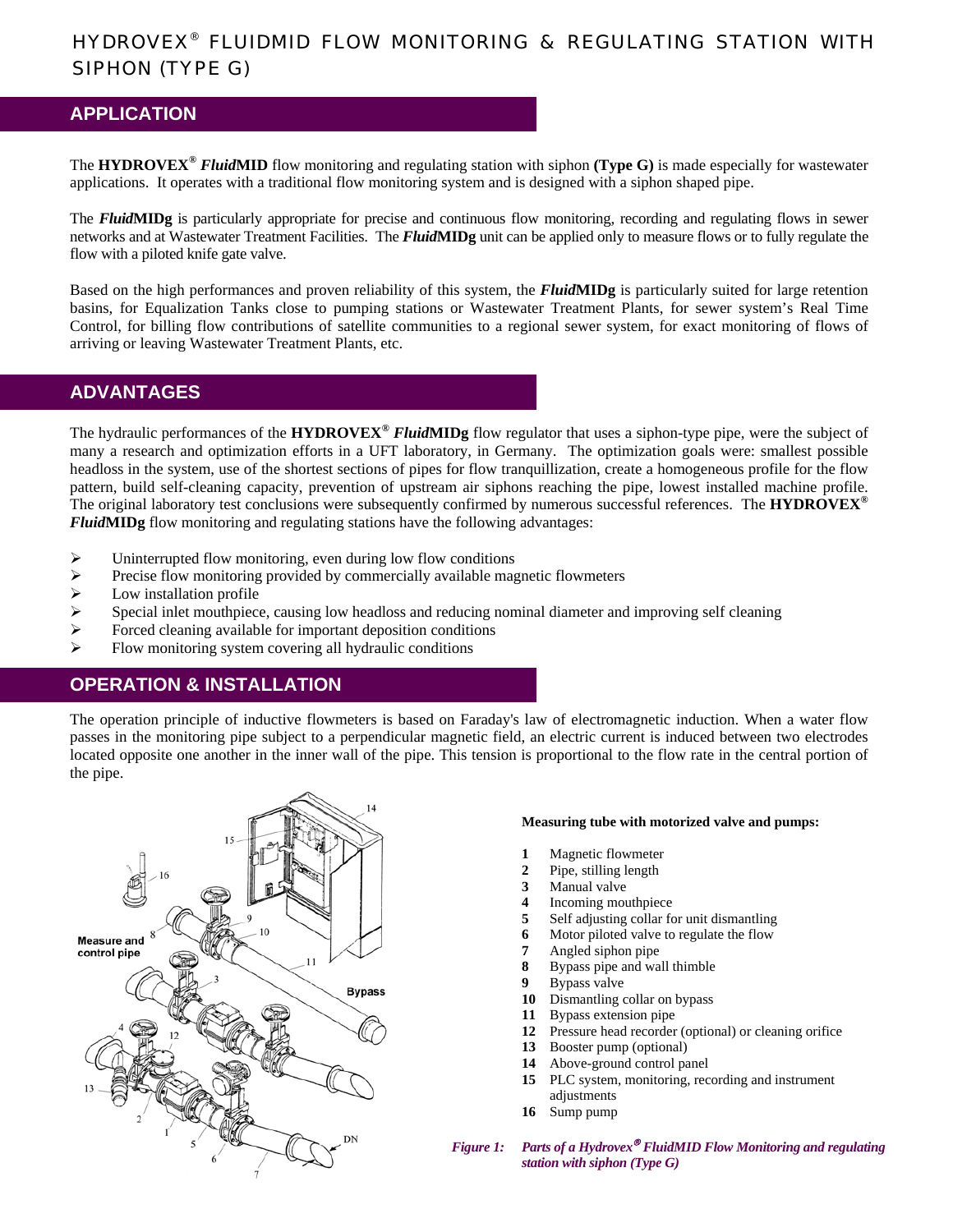For monitoring station application only, the **HYDROVEX® FluidMIDg** requires a two-room chamber arrangement, made of the instrument chamber with all the pipes and equipment, and a downstream pressure release chamber. Applications involving flow regulation, require the installation of an upstream chamber for maintenance access. Please see cover drawing for arrangement. The magnetic flowmeter, valves and accessories are always based on a "dry well" installation.

In siphon configuration, the flowmeter is always completely filled with water, even during low flow conditions. Therefore the *Fluid***MIDg** is always ready to operate. Even backflows can be measured by the magnetic flowmeter. Lowering the monitoring pipe inlet in the upstream access chamber's sump creates the station's siphon. The lowered elevation is called "dimension of the siphon". The outlet end of the station is slanted upwards, right after the flowmeter and flow regulating section. The special inlet mouthpiece creates improved hydraulic conditions that lower headloss and enhance self-cleaning capacities. The absence of the special inlet mouthpiece can lead to the creation of surface swirls that will suck air into the unit pipe section. The presence of an air swirl in the pipe can affect the capacity of the unit to precisely measure flow conditions. Consequently, installation of the special inlet mouthpiece reduces only the price of the station (by making it one diameter smaller or more) and its construction, but at the same time increases the flowrate in the monitoring pipe. The overall monitoring performances are more precise and the self-clearing of the system is reinforced.

Modeling has shown that siphon pipe operation is often jeopardized by deposition of solids in the lower section of the pipe, where the magnetic flowmeter is located. The inlet to the system is inside a pipe section and not in a channel on purpose. The open diameter remains small and the dynamic shearing forces of the water large. As an option, we can supply an automatic cleaning system operating on a timer. This booster pump generates a swirling jet of water inside the *Fluid***MIDg** pipe section (see **"Stress"** section).

In parallel with the monitoring pipe, there should always be a by-pass. This is required for maintenance purposes. Floating debris can accumulate in the inlet mouthpiece of the monitoring pipe, for example: balls, pieces of polystyrene, etc. These debris need to be removed and can sometimes require the opening of the bypass valve.

The instrument chamber should also include a sump equipped with an automatic sump pump that empties the chamber. This pump can prevent instrument submergence, motors getting wet, etc. by water accumulating in the instrument chamber.



*Figure 2: Operation of a HYDROVEX® FluidMIDg for flow monitoring only and flow monitoring with regulation.* 

#### **FLOW CONFIGURATION**

The **HYDROVEX®** *Fluid***MIDg** applies to two distinct types of operation: the flow monitoring function alone and the combined function of monitoring and regulating the flow.

For flow monitoring alone, the motorized valve is not required. The flow characteristics are related only to the headloss at the inlet of the pipe, friction in the monitoring pipe as well as outlet headlosses. The relevant flow curve is slightly "S" shaped **(Figure 2).** The headloss is very small, based on the hydraulic coefficient of the flow-monitoring pipe. In general, we assume a hydraulic coefficient of  $\mu = 0.75$ .

For combined flow monitoring and flow regulation, the motorized valve regulates the flow by closing the open flow area. For flows up to design flow, the knife gate remains entirely open. If the design flow  $Q<sub>b</sub>$  is exceeded, the valve starts to control motorized flow and keeps, by correction of the opening, constant flow. A digital and programmable PLC system independently maintains a constant adjustment to maintain the design flow, with a minimum of valve movements. The optimal adjustment program of the PLC is proprietary. **Figure 2** shows the vertical flow curves that the unit can maintain, depending on the design flow. The head, H, indicates the upstream water level required to reach design flow.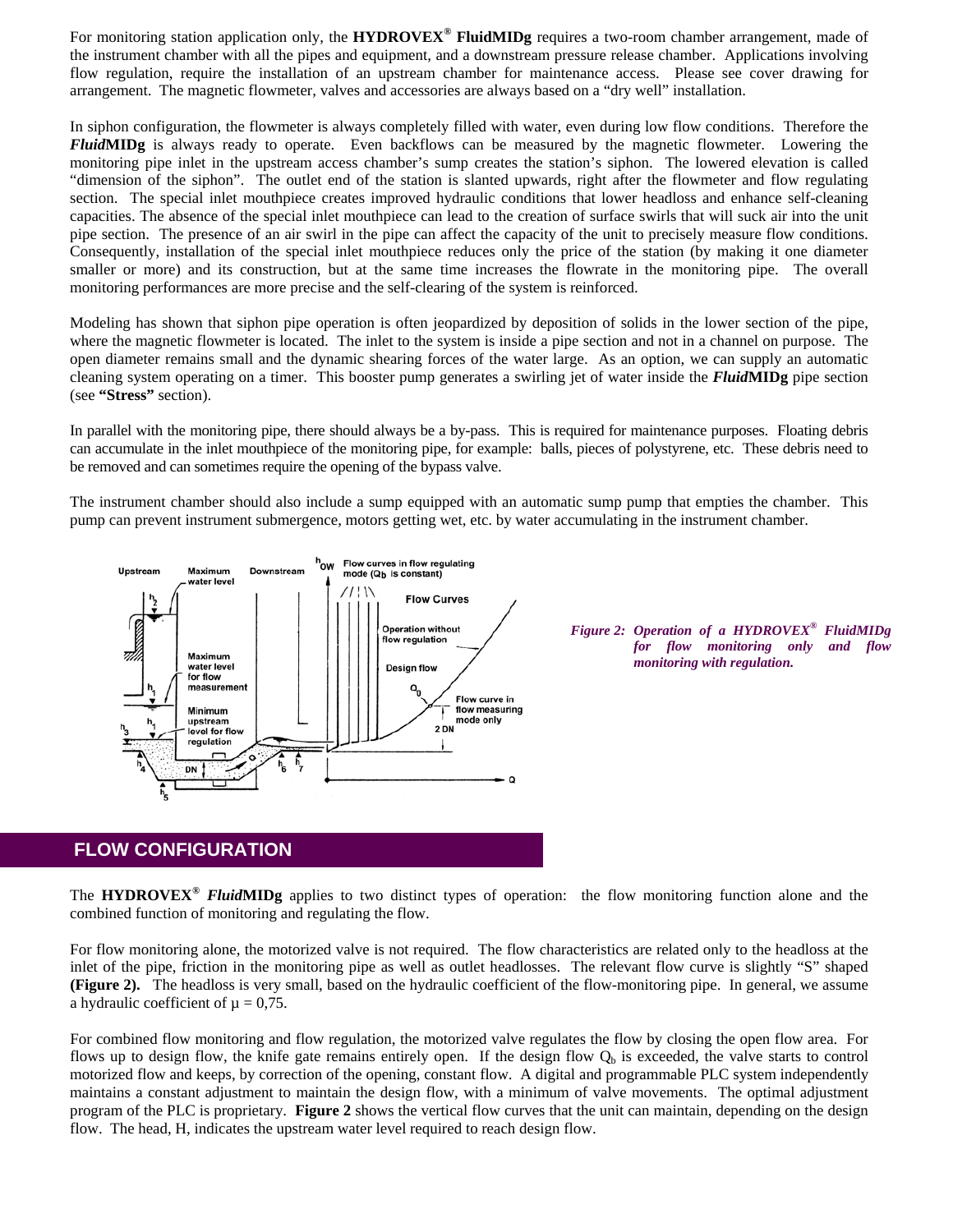# **HYDRAULIC BEHAVIOR**

The nominal pipe diameter DN of the monitoring pipe is defined according to the flow of  $Q<sub>b</sub>$ . For quick selections, please see **Table 1**.  $Q_b$  is the regulated flow;  $Q_0$  is the base flow when selecting a monitoring station without regulation function.

Each installation requires hydraulic dimensioning. This is particularly true for projects involving small slopes or when the application is complicated. The design head and limitations for minimum and maximum flows must be defined in advance for all conditions upstream and downstream from the siphon system. These calculations are complicated and very precise monitoring pipe hydraulic data must be available. We will supply this full calculation upon request (see **"calculation sheet"**)**.**

| <b>Nominal Diameter</b><br>DN | <b>Flow Monitoring and Regulation</b>             |                                   |                      |
|-------------------------------|---------------------------------------------------|-----------------------------------|----------------------|
|                               | $\mathbf{Q}_{\text{bmin}}$<br>$\frac{1}{s}$ (cfs) | $Q_{bmax}$<br>$\frac{1}{s}$ (cfs) | $Q_0$<br>$I/s$ (cfs) |
| 100(4")                       | 2.0(0.071)                                        | 13(0.45)                          | 10.5(0.37)           |
| 150(6")                       | 4.4(0.15)                                         | 34(1.2)                           | 28(1.0)              |
| 200(8")                       | 8.0(0.28)                                         | 66(2.3)                           | 55 $(1.9)$           |
| 250(10")                      | 12.0(0.42)                                        | 124(4.4)                          | 103(3.6)             |
| 300 $(12")$                   | 18.0(0.63)                                        | 196(6.9)                          | 163(5.7)             |
| 350 $(14")$                   | 24.0(0.85)                                        | 288 (10.2)                        | 240(8.5)             |
| 400 $(16)$                    | 31.0(1.1)                                         | 402(14.2)                         | 335 (11.8)           |
| 500(20")                      | 49.0 (1.73)                                       | 702 (24.7)                        | 585 (20.6)           |

*Table 1 : Operation for flow monitoring and monitoring / regulation of a Hydrovex® FluidMIDg* 

#### **Tangential constraints and auxiliary flushing system**

The tangential load in a pipe is the force applied per unit of surface area. The larger the tangential load, the smaller the possibility of sediments building up in the monitoring pipe. If the tangential load is very low in dry time conditions or during the night, there are three possibilities of clearing:

#### **a. Clearing out by hand:**

 This process is sufficient for systems where water flows are always important. The idea is to occasionally close the motorized valve or manual valve, thus creating water retention upstream that will, upon reopening, flush the pipe by natural pressure. The pressure jet that passes under the valve can push debris, up to fist-size stones, towards the outlet of the monitoring pipe.

#### **b. Automatic rinsing program:**

This is the *Fluid***MIDg's** normal way to operate. By action of a preset timer, activated only during dry weather conditions, the motorized valve is closed and the water is stored upstream. A pressure sensor in front of the flow meter regulates the flushing process to avoid useless overflows.

#### **c. Automatic rinsing forced by intermediate pump:**

We recommend this system for very difficult cases, such as: very small dry time flows or very bad flow conditions involving backflow from downstream. Upon signal from a clock, and during dry time conditions, the pump sucks water close to the surface and beside the inlet mouthpiece, and projects it in a high velocity tangential jet towards the downstream side of the pipe system. Under the powerful spiral jet, the sediments are evacuated from the siphon and the electrodes of the flow meter cleaned at the same time. For the duration of the booster pump flushing, the monitoring function of the *Fluid***MIDg** is stopped.

#### **MATERIAL**

All parts installed in the flow-monitoring unit are made of corrosion resistant materials. The inlet mouthpiece is always made of stainless steel. For all pipes diameters, we use stainless steel. The knife gate valves are specially modified for the application by John Meunier Inc.